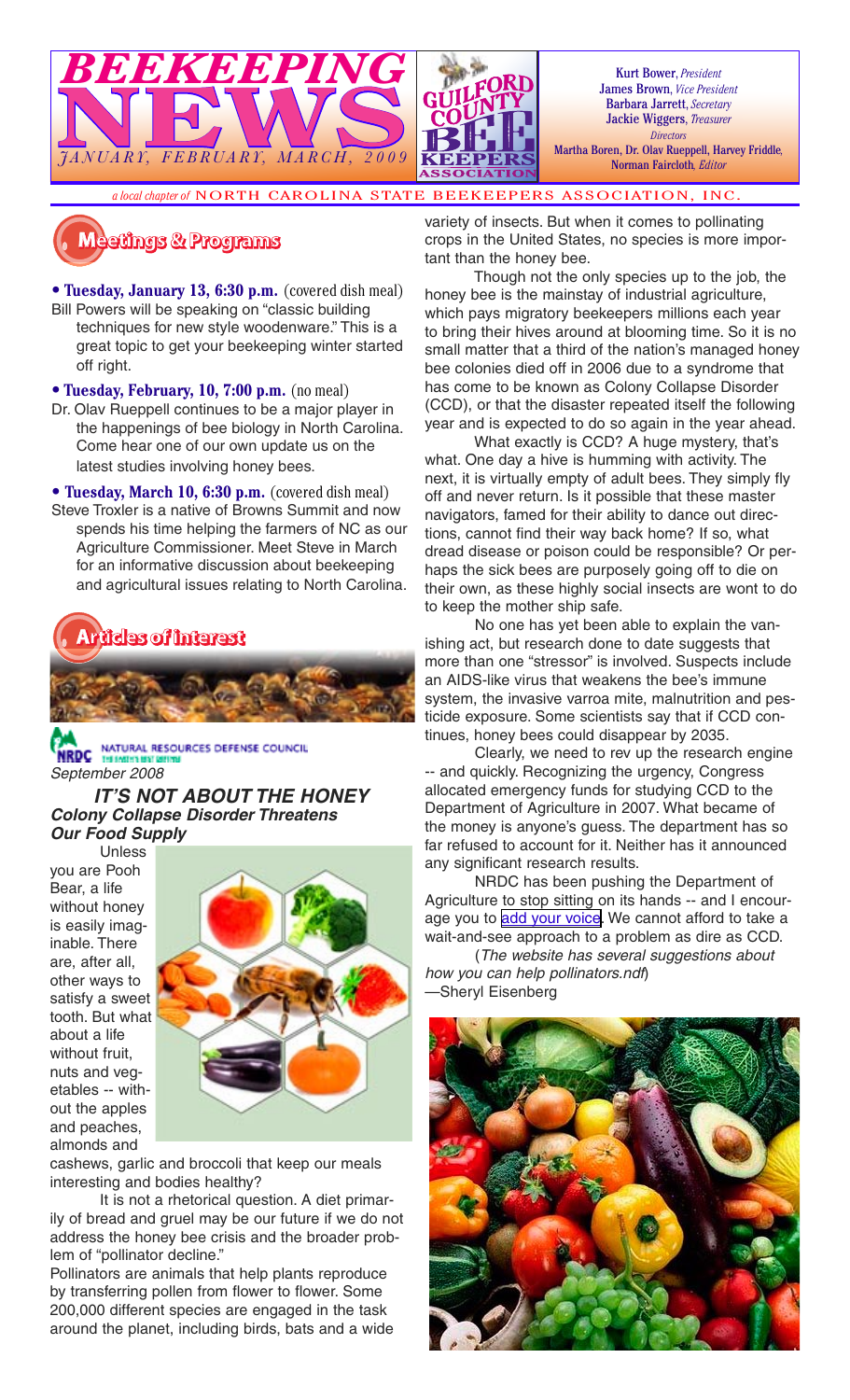# **Bees Essential for Biodiesel**

Pollinators are vital to agriculture yet are often taken for granted. The number of pollinators has been steadily declining, a dismal prospect that could have unexpected consequences for oilseed crop production and bioenergy as a whole.

By Anduin Kirkbride McElroy Biodiesel Magazine freelance writer. Reach her at anduin.mcelroy@und.nodak.edu

High vegetable oil prices over the past year have reportedly driven most biodiesel producers to using yellow grease, animal tallow or palm oil as feedstocks, but vegetable oil remains an important and often preferred feedstock. The viability of oilseed crops is as important to the biodiesel industry as is the viability of an end-user market, which is why it's in the industry's interest to start paying closer attention to the health of pollinators.



As bees, moths, butterflies, beetles, bats and birds move about feeding on nectar and pollen, they are ensuring the reproduction of almost 90 percent of all flowering plants, according to the Pollinator Partnership, a nonprofit advocacy group based in California. Pollinators help start the food chain; they are part of the food supply and they pollinate food for the wildlife higher up in the food chain. Without their actions, 75 percent of the plants humans consume as food, fiber, spice or medicine could not reproduce.

Pollinators' monetary value to agriculture is estimated at \$20 billion annually in the United States, according to the Pollinator Partnership. For many specialty crops such as almonds growers must rent one or two hives of honeybees per acre during the blooming season. In fact, half of the U.S. honeybee population is imported to California's Central Valley just to pollinate almonds.

Some commodity crops are wind-pollinated, like corn and soybeans, but most other oilseeds are dependent on pollinators. More than half of the world's diet of fats and oils comes from oilseed crops, many of which are pollinated by animals, including cotton, palm oil, canola (rapeseed) and sunflowers. Though pollinators are not required for soybeans to produce, they are required for hybrid seed production.

Oilseed crop fields make good summer cafeterias for honeybees. Beekeepers will often set up hives in a



nearby shelterbelt or unplowed plot to feed their bees. It's no coincidence that North Dakota leads the nation in honey production and, according to North Dakota State University entomologist Janet Knodel, produces 92 percent of the canola in the United States.

Bees can dramatically increase yield. In an experiment Knodel conducted last year, she found that the presence of honeybees and other pollinators increased yield by 1.8 to 3.6 bushels per acre over the control crop's yield. Of course, honeybees are not the only pollinators. The Pollinator Partnership estimates that 30 percent of pollination needs

are met by native pollinators. ... "This natural habitat supports populations of native bees close to fields and increases bee visits and seed set in adjacent crops,". "Wild native bees improve the pollination efficiency of honeybees in hybrid sunflower seed crops by causing the honeybees to move between male and female rows

more often. The only fields that had 100 percent seed set were those with both abundant native bees and honeybees."

..."Canola is a great pollen and nectar plant for bees," says University of Minnesota entomologist Marla Spivak. "It is quite attractive to bees; the more canola the better. But bees also need a variety of pollen sources to obtain all of their amino acid requirements. In addition to canola, bees need clover, alfalfa and other legumes. Bees do not need [Conservation Reserve Program] land replaced by corn or switchgrass for biofuel. Corn pollen is only fiber for bees; it has very low protein content and is not good for them..."



**Pollinators in Danger** Unfortunately, the number of pollinators—including both native and honeybees—is steadily declining in the United States and around the world. According to the Pollinator Partnership, the United States has lost more than 50 percent of its managed honeybee colonies during the past 10 years. The phenomenon of honeybee die off, called Colony Collapse Disorder, came into mainstream consciousness last year. In a survey this year, the American Apiary Association found that the die off was greater this year than last year, according to Tom Van Arsdall, director of public affairs for the Pollinator Partnership. "It's steadily increased over the past four years," he says. "The overall loss rate is about 35 percent. In most of society, we don't have everything in one basket. In pollination, the real workhorse is the honeybee. If pollination services go down, then we don't have good backup."

The news gets worse. The backup that does exist—native bees—is also facing decline, and there's even less known about those causes, says Knodel, who is part of the newly formed Native Pollinators in Agriculture Project. "There's a lot of research with honeybees, but we're also seeing a decline with native bees," she says. "That's what we're focusing on with this project."

Van Arsdall agrees that native bees get taken for granted. "Native bees are providing a lot of free pollinator services," he says. "I know a cucumber producer who said he has to rent twice as many hives now as he used to because native bees aren't there any more."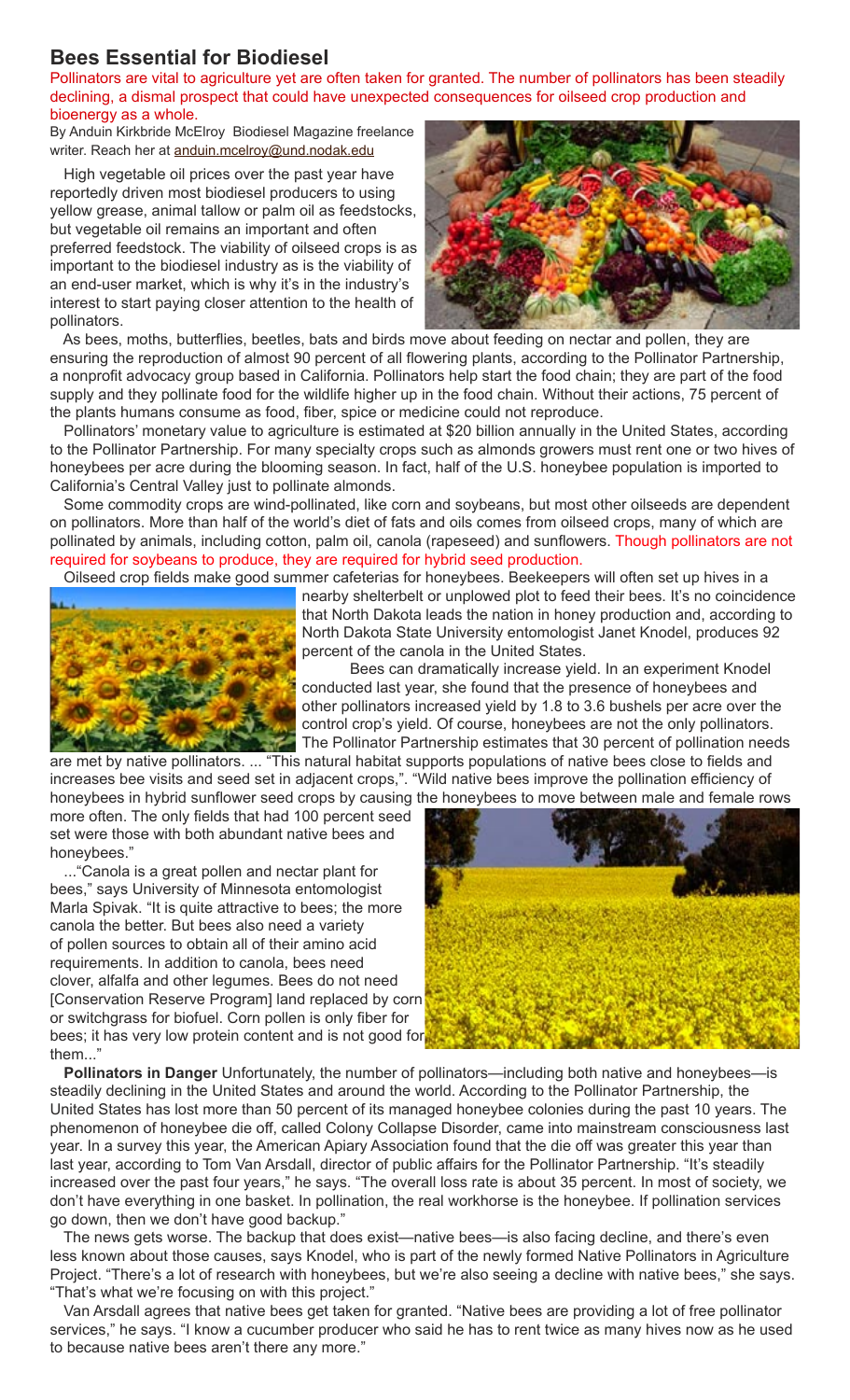The issue is quickly getting the attention of specialty crop producers. "The cost for pollination services has risen faster than the price of energy in the past three years," Van Arsdall says. "A couple of years ago, it cost \$35 to rent one hive; next year they are predicting it to cost over \$200 per hive. It used to be that a crop producer who needed honeybees would say it's a beekeeper problem. They're not saying that anymore. They have a lot at stake in it. They want to know how much it will cost, and if they can get them. If they don't get bees, they get no crop. If you shut off pollination services, it's like shutting off the rain."

The cause of CCD is still a mystery. A number of factors have been hypothesized, including pesticides, stress, monoculture, parasites and others, but no solid answer has been found yet. The Pollinator Partnership says there are multiple threats to honeybees, including mites, misuse of pesticides and degradation and depletion of habitat. "Our farm and ranch lands that support pollinators are disappearing at the alarming rate of 3,000 acres a day," states a publication by the Pollinator Partnership." ...

Spivak, the University of Minnesota entomologist, agrees. "The major threats to pollinators are land use there are not enough flowers out there for them to feed on, and we have destroyed many of the native bees' nesting sites with our agricultural practices and urban sprawl—and often the pollinators, visit is contaminated with insecticides," she says.

Habitat is an issue where the interests of bioenergy and pollinators may not align. High crop prices and increased demand—both credited in part to biofuels—are inspiring many farmers to let their CRP contracts expire. Many biofuel advocates have lobbied for CRP acres to be released for crop production, while wildlife groups have been active in opposing such legislation. In the end, the Farm Bill did lower the cap on the total number of acres allowed in the CRP program from 39.2 million acres to 32 million acres, but it did not remove the penalty for early withdrawal.

Van Arsdall argues that decreased CRP acreage doesn't have to be a bad outcome for pollinators, as wildlife habitat and crops don't have to be mutually exclusive. "Farmers are farming a lot smarter," he says. "It doesn't have to be crop production or conservation. It's in the interest of the producer and other stakeholders to be both. If we're interested in developing and increasing feedstocks, can we work together to see what we can do so we're not zeroing out habitat at the same time?"

Bioenergy crops don't have to be a threat to pollinators. Biodiesel industry groups can either fight conservation efforts or be a stakeholder group to work towards common ground. In fact, the biodiesel industry and its feedstock suppliers can be part of a movement to support, improve and expand pollinator habitat. "I believe it's in the renewable energy industry's interest to take a hard look at dialoguing with the pollinators and wildlife habitat community in general," Van Arsdall says.

Because most biodiesel feedstocks depend on pollinators, biodiesel advocates may have more incentive than other renewable energy groups to work with conservation groups to find solutions. While researchers are trying to figure out why bees are dying, Van Arsdall says there are actions that can be taken now. "Habitat is one of the critical components, and we do have the science for that," he says. Initial actions are funding and enforcing conservation measures included in the Farm Bill, which were passed with overwhelming support. "Once you get the Farm Bill enacted, then the work begins," Van Arsdall says. "What's next is not just funding and implementing Farm Bill conservation programs, but trying to insert conservation into whatever is happening on the landscape." To encourage habitat improvements, the Pollinator Partnership has several resources on its Web site, including zip code accessible "Ecoregional Planting Guides for Pollinators" at [www.pollinator.org](http://www.pollinator.org/).

## **The Healing Power of Honey BRINGING THE SPA HOME**

Stella Gray, Spa Elder Fern Tree, the Spa at Half Moon

Monday, December 08, 2008 (from the Jamica Observer <jamaicaobserver.com>

#### **Natural raw honey which has not been filtered or pasteurised is one of nature's natural medicines.**

Honey contains an abundance of vitamins, minerals and enzymes, which makes it a powerful healing gift from nature. It also contains both internal and external healing properties.

There are many different types of honey that are created as a result of the flower chosen by the bee to provide its nectar. In Jamaica we are famous for our fragrant Logwood honey.

Sadly, however, some bee-keepers lay out sugar for their bees to feed on, which alters the nutritional and healing benefits of the honey.

Raw honey has been referred to as a "miracle food" because in its normal state it is fully preserved and as a result, organisms cannot live in it and therefore it will not decompose. Nonetheless, if the moisture content is raised over 20%, yeasts will begin to grow and the honey will start to ferment.

Archaeologists have found fully preserved honey in tombs that are thousands of years old, so we can say that honey never spoils! In addition, probably one of the oldest alcoholic beverages on earth is called mead that is made from honey, water and yeast.

Most of us when we feel a cold coming on will run for the bottle of honey (our favourite remedy) as honey is known for both its antiseptic and antibiotic qualities, which shows that this is not just an old wives' tale.

Honey has been used in the past to heal infected wounds and surgical incisions. Additionally, for gangrene it helps to draw out the poison from bites and stings; it's especially good for stings as it is a natural antidote.

When used internally, honey increases the absorption of calcium and helps to treat and prevent anaemia; combined with apple cider vinegar it helps to relieve arthritic joints and aids digestion. Honey is good for colds and other respiratory infections and gastrointestinal ulcers.

Whereas sugar shuts down our immune system, honey stimulates it. It works also as a gentle, natural laxative and is very good for constipation.

A spoonful of honey will give us instant energy without the insulin surge we get from consuming white sugar. Many people have found raw honey helpful against allergies and hay fever. It is recommended that you buy honey from beekeepers